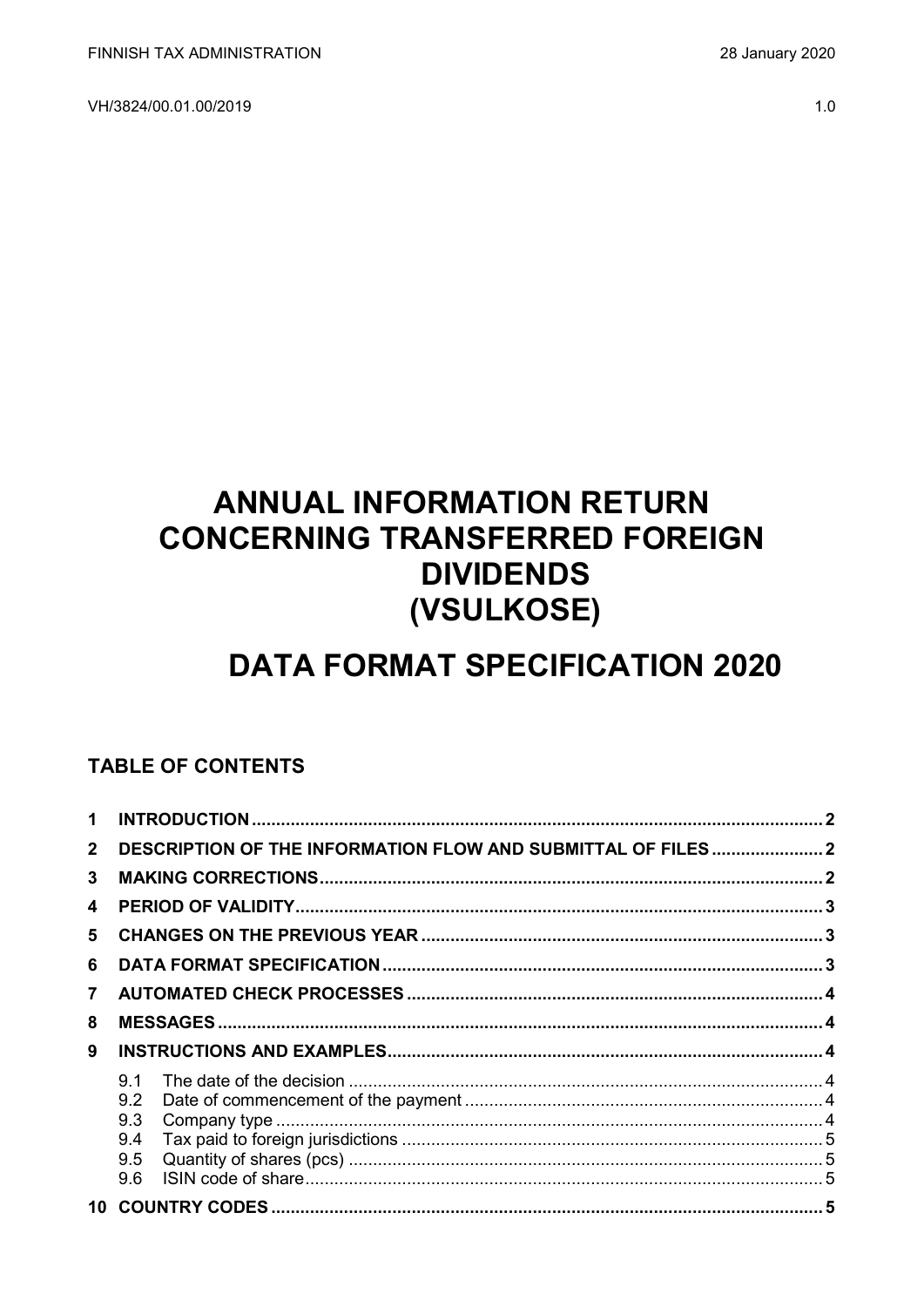## **Change history**

| Date      | Version | <b>Description</b>                              |
|-----------|---------|-------------------------------------------------|
| 28.1.2020 |         | First release concerning the 2020 taxable year. |

#### <span id="page-1-0"></span>**1 INTRODUCTION**

This guidance explains the structure of the required inbound file and the check procedures that follow. For more information, see tax.fi > About us > IT developers > e-Filing guidance > Electronic filing of information returns General description.

If the company made the decision to distribute dividends in a currency that is not the euro, you must convert the amounts and report their euro equivalents using the current exchange rate valid on the date of conversion.

#### <span id="page-1-1"></span>**2 DESCRIPTION OF THE INFORMATION FLOW AND SUBMITTAL OF FILES**

For more information on how to log in specifically for different information flows, and for information on the locations of check routines for authorisations, click [here.](https://www.ilmoitin.fi/webtamo/sivut/IlmoituslajiRoolit?kieli=en&tv=VSULKOSE)

This is an information return for reporting dividend payments from foreign companies, paid to both natural and legal persons resident in Finland. The following statutes define the legal basis of the information-reporting requirement: § 15 of the Act on Assessment Procedure (Laki verotusmenettelystä; Lagen om beskattningsförfarande 1558/1995), and the official decision of the Tax Administration on common obligations to submit information.

The information-reporting requirement concerns

- dividends based on shares of foreign corporations and FDR certificates, i.e. share certificates recorded in the Finnish book-entry system and
- dividends on any other foreign shares.

If you have made payments to nonresidents (instead of payments to Finnish tax residents) so that the source of the payments was Finland, use the Itemization of payments to nonresidents/persons with limited tax liability (VSRAERIE) to report them.

To compute the tax payable in Finland, any foreign tax for the same dividend can be subtracted to the extent that the relevant tax convention prescribes.

If you have made payments to Individual Retirement Account holders (as provided by the legislation on long-term savings / Laki sidotusta pitkäaikaissäästämisestä 1183/2009) you do not have to report them.

The checking of the year concerned by this information return is based on the value entered in Date of commencement of the payment (159–166/287) VVVV, which is found in position 162–166.

#### <span id="page-1-2"></span>**3 MAKING CORRECTIONS**

For more information, see the article called Making corrections to submitted annual information (tax.fi > About us > IT developers > e-Filing guidance > Making corrections to e-filed submittals of information returns).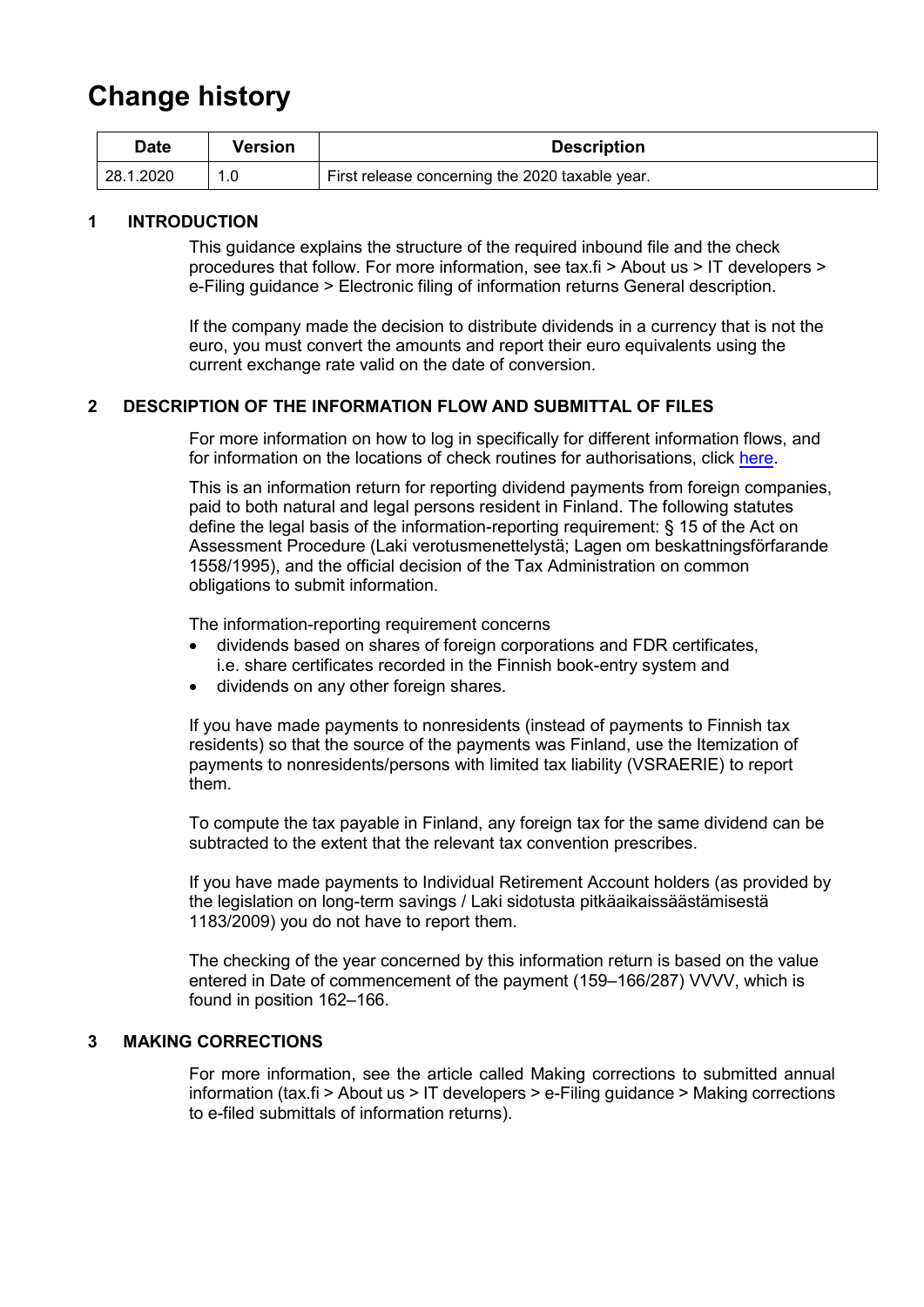#### <span id="page-2-0"></span>**4 PERIOD OF VALIDITY**

This specification sets out the requirements of file formatting that come into force 28 January 2020 and continue to be in force until a new version of this specification is released.

For deadline dates for filing, see tax.fi > Verohallinto > Ohjelmistokehittäjät > Aikataulut (Available in Finnish and Swedish).

### <span id="page-2-1"></span>**5 CHANGES ON THE PREVIOUS YEAR**

| Version                | ID | Data element | Description |
|------------------------|----|--------------|-------------|
| $\overline{A}$<br>1. U |    |              |             |

### <span id="page-2-2"></span>**6 DATA FORMAT SPECIFICATION**

| <b>Position</b> | ID  | P/V    | $\mathsf T$  | L/T    | <b>Description</b>                                                                                                                                                                                                                                                                                                                                                                                                                                                                               | <b>Format</b>               | <b>Values</b>   |
|-----------------|-----|--------|--------------|--------|--------------------------------------------------------------------------------------------------------------------------------------------------------------------------------------------------------------------------------------------------------------------------------------------------------------------------------------------------------------------------------------------------------------------------------------------------------------------------------------------------|-----------------------------|-----------------|
| $1 - 8$         | 000 | P      | T            |        | Identifier                                                                                                                                                                                                                                                                                                                                                                                                                                                                                       | AN <sub>8</sub>             | <b>VSULKOSE</b> |
| 9               | 082 | $\vee$ |              |        | Deletion                                                                                                                                                                                                                                                                                                                                                                                                                                                                                         | A1                          | D               |
| 10              |     |        |              |        | Reserve space                                                                                                                                                                                                                                                                                                                                                                                                                                                                                    |                             |                 |
| $11 - 21$       | 083 | P      | T            | $\ast$ | Beneficiary's personal identity code or business id                                                                                                                                                                                                                                                                                                                                                                                                                                              | YTUNNUS  <br><b>HETU</b>    |                 |
| 22-34           | 281 | P      |              |        | Gross dividend                                                                                                                                                                                                                                                                                                                                                                                                                                                                                   | R10,2                       |                 |
| $35 - 43$       | 280 | v      |              |        | Expenses relating to the distribution of dividends                                                                                                                                                                                                                                                                                                                                                                                                                                               | R6,2                        |                 |
| 44-47           |     |        |              |        | Reserve space                                                                                                                                                                                                                                                                                                                                                                                                                                                                                    |                             |                 |
| 48-57           | 282 | V      |              |        | Tax withheld at source                                                                                                                                                                                                                                                                                                                                                                                                                                                                           | R7,2                        |                 |
| 58-69           |     |        |              |        | Reserve space                                                                                                                                                                                                                                                                                                                                                                                                                                                                                    |                             |                 |
| 70-104          | 085 | V/P    | ET           | $\ast$ | Beneficiary's name                                                                                                                                                                                                                                                                                                                                                                                                                                                                               | AN35                        |                 |
| 105-139         |     |        |              |        | Reserve space                                                                                                                                                                                                                                                                                                                                                                                                                                                                                    |                             |                 |
| 140-150 010     |     | P      | T            | $\ast$ | Account operator's business id                                                                                                                                                                                                                                                                                                                                                                                                                                                                   | <b>YTUNNUS2</b>             |                 |
| 151-158 286     |     | P      | T            |        | The date of the decision to distribute dividends<br>See 9.1 The date of the decision                                                                                                                                                                                                                                                                                                                                                                                                             | PPKKVVVV                    |                 |
| 159-166 287     |     | P      | $\mathsf{T}$ |        | Date of commencement of the payment<br>See 9.2 Date of commencement of the payment                                                                                                                                                                                                                                                                                                                                                                                                               | PPKKVVVV                    | 2020            |
| 167-175         |     |        |              |        | Reserve space                                                                                                                                                                                                                                                                                                                                                                                                                                                                                    |                             |                 |
| 176-245 051     |     | P      | $\mathsf T$  |        | Name of the dividend -distributing company                                                                                                                                                                                                                                                                                                                                                                                                                                                       | <b>AN70</b>                 |                 |
| 246-247 034     |     | P      | T            | $\ast$ | Country code of the dividend -distributing company<br>See 9.6 ISIN code of share<br>The ISIN code of shares is only<br>reported if the account operator<br>files the data on behalf of the<br>payor. If the same account<br>operator pays dividends from<br>several book-entry accounts to the<br>same recipient, and the dividends<br>are paid on the basis of shares<br>with the same ISIN code, you only<br>need to file one annual information<br>return for the dividends.<br>Country codes | <b>MAA</b><br><b>TUNNUS</b> |                 |
| 248             | 291 | P      |              |        | Type of the dividend-distributing company at<br>decision date                                                                                                                                                                                                                                                                                                                                                                                                                                    | N1                          | 1,2             |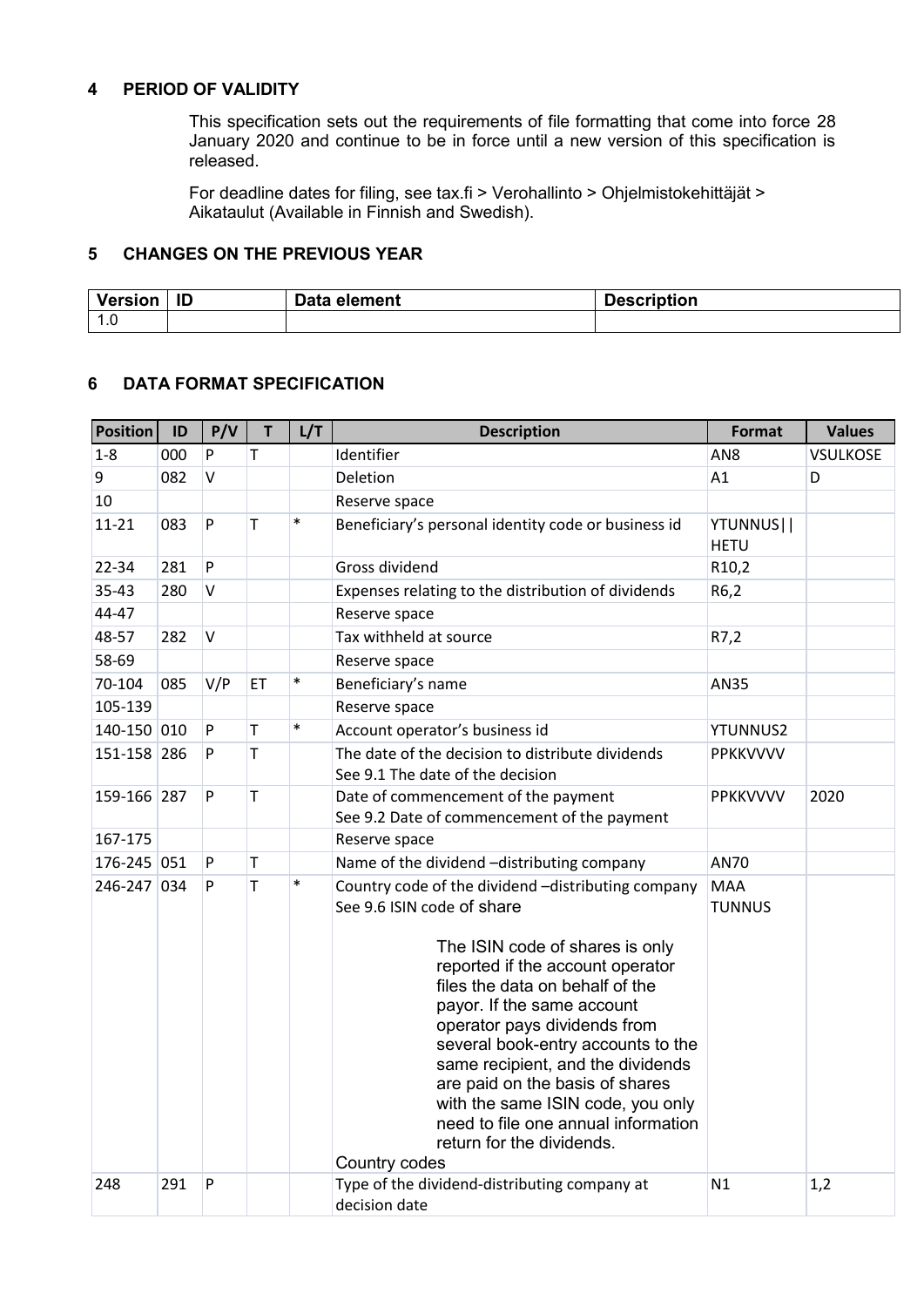|             |     |   |           |        | 1= Stock-exchange listed company<br>(§ 33a.2, Income Tax Act.)<br>2= Other type of company<br>See 9.3 Company type |                                  |  |
|-------------|-----|---|-----------|--------|--------------------------------------------------------------------------------------------------------------------|----------------------------------|--|
| 249-265 292 |     | P |           | $\ast$ | Quantity of shares (pcs)<br>See 9.5 Quantity of shares (pcs)                                                       | $+D10,6$                         |  |
| 266-277 097 |     | V | <b>ET</b> |        | ISIN code of share                                                                                                 | <b>ISINKOODI</b>                 |  |
| 265-282     |     |   |           |        | Reserve space                                                                                                      |                                  |  |
| 283-296 198 |     | P |           |        | Software-generated timestamp                                                                                       | <b>PPKKVVVV</b><br><b>HHMMSS</b> |  |
| 297-331 048 |     | v |           |        | Software application that produced the file                                                                        | AN35                             |  |
| 332-343 014 |     | P | т         |        | Name of the software that produced the file                                                                        | Υ-<br>TUNNUS AN<br>2             |  |
| 344-378 041 |     | v |           |        | Name of the contact person                                                                                         | AN35                             |  |
| 379-413 042 |     | v |           |        | Telephone number of the contact person                                                                             | PUHELIN2                         |  |
|             | 999 | P |           |        | Final identifier                                                                                                   | $+N8$                            |  |

## <span id="page-3-0"></span>**7 AUTOMATED CHECK PROCESSES**

| New/<br>Chan<br>ged | ID  | <b>Description of rule</b>                                                                                             |
|---------------------|-----|------------------------------------------------------------------------------------------------------------------------|
|                     | 034 | The Country Code of the distributing company must refer to another country,<br>not to Finland.                         |
|                     |     | #146; Distributing company cannot have FI as country code.                                                             |
|                     | 292 | The entry in Quantity of shares (292) must be a non-zero value.<br>#1284; The Quantity of shares (292) cannot be zero. |
|                     | 083 | #1331; If a dummy code is used for the Dividend Beneficiary's personal identity code                                   |
|                     | 085 | or Business ID (083), you must give the Beneficiary's name (085).                                                      |
|                     | 286 | #1472; The date of the dividend distribution decision (286) must be earlier than or                                    |
|                     | 287 | equal to the Payable date (287)                                                                                        |

## <span id="page-3-1"></span>**8 MESSAGES**

| New/<br>Chan<br>ged | ID         | Description of the message                                                       |
|---------------------|------------|----------------------------------------------------------------------------------|
|                     | 280<br>281 | The maximum level of Expenses (280) is ten per cent of the gross dividends (281) |
|                     |            | #1332; Are you certain that the expenses are this big?                           |

#### <span id="page-3-2"></span>**9 INSTRUCTIONS AND EXAMPLES**

## <span id="page-3-3"></span>**9.1 The date of the decision**

Enter the date when the company has made the decision to distribute the dividends. If you do not know this date, enter an approximate date that you consider probable and likely.